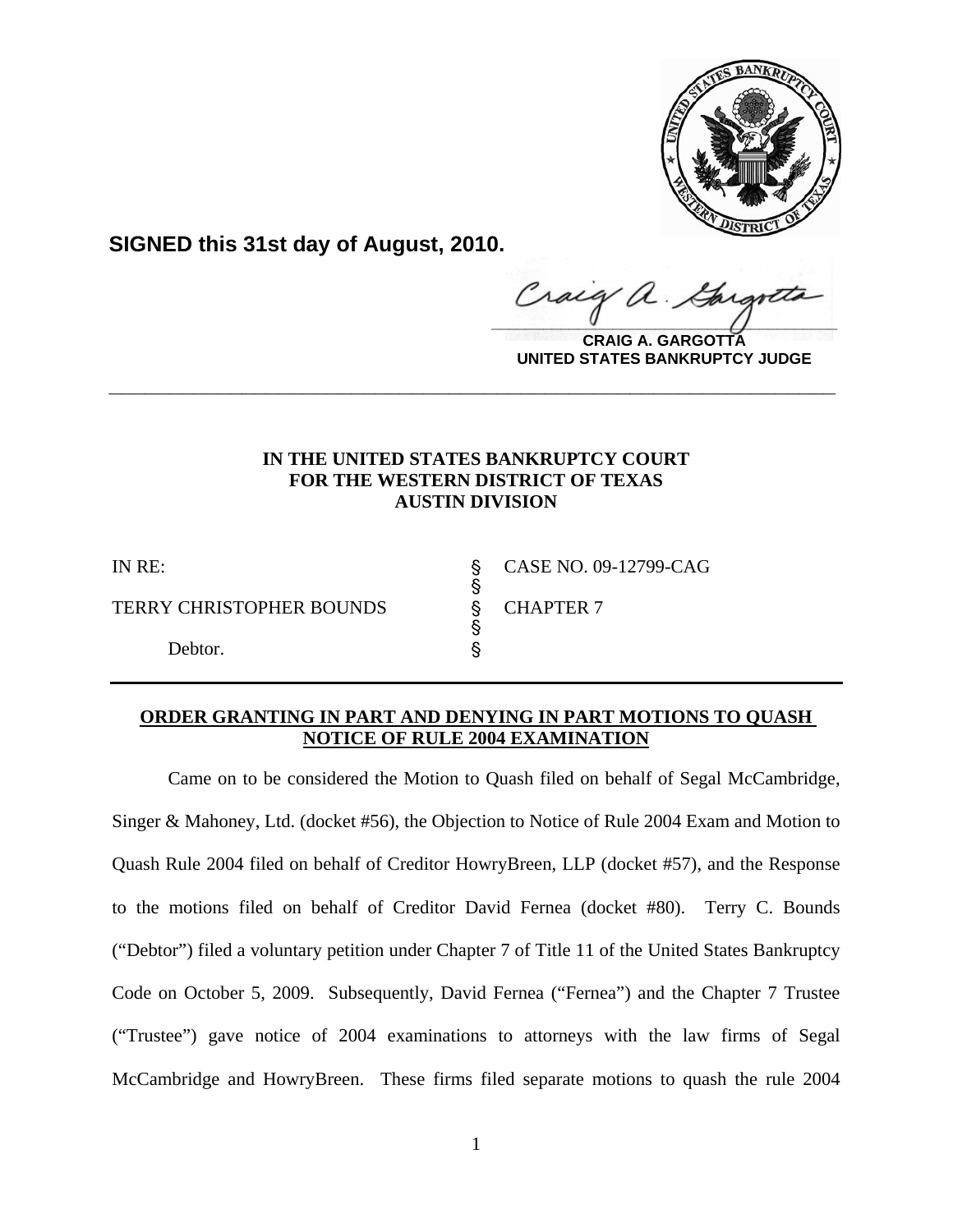examination (docket # 56, 57). The Court finds that the motions should be granted in part, and denied in part. The Court has jurisdiction over this matter pursuant to 28 U.S.C. § 157 and § 1334. This matter is a core proceeding pursuant to 28 U .S.C. § 157(b)(2)(A) on which this Court can enter a final judgment.

### BACKGROUND

The Debtor in this case is the former owner of Bounds and Pinto Marketing, Inc. and Austrends, Inc. ("the Corporations"). Prior to the filing of his bankruptcy petition, the Debtor was involved in extensive litigation in Travis County District Court, 250th and 345th Judicial District. That court determined that the Debtor violated the Texas Securities Act by selling unregistered securities to Fernea. The Debtor filed a voluntary bankruptcy petition for himself and the Corporations on October 5, 2009, immediately prior to the selection of a jury to determine whether the Debtor also engaged in statutory and common law fraud in his sale of securities to Fernea. Both Segal McCambridge and HowryBreen represented the Debtor and the Corporations during the state court proceeding. HowryBreen filed a motion to withdraw from representing the Debtor and the state court granted the motion.

After the Debtor filed his bankruptcy petition, this Court determined that the Debtor lacked the authority to place the Corporations into bankruptcy and that the Debtor filed the Corporations' bankruptcies in bad faith. The Corporations' shares (as owned by Bounds) subsequently became property of Debtor's estate and Fernea eventually purchased both of the Corporations by purchasing all of their shares. In addition, Fernea is a creditor of the Debtor in his current bankruptcy case.

 Fernea made a written request for records from Segal McCambridge and HowryBreen, on the Corporations' behalf on January 15, 2010. HowryBreen refused to comply. The managing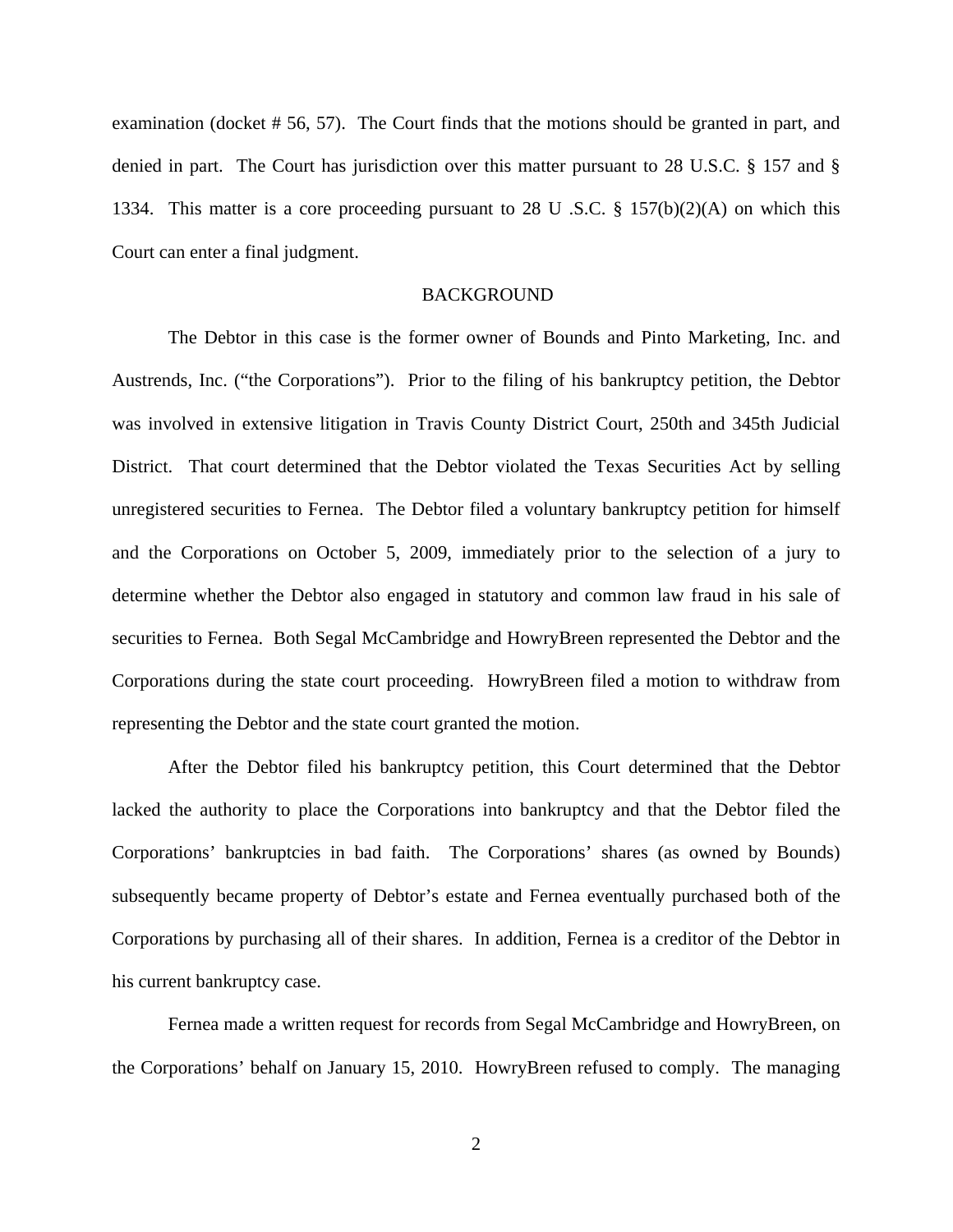partner for Segal McCambridge also refused, and asserted that his firm had not been involved in the matter since Timothy Herman, who had represented the Debtor and the Corporations, left their firm to join HowryBreen. Fernea subsequently gave the law firms notice of a Rule 2004 Examination. Segal McCambridge and HowryBreen responded by filing Motions to Quash (docket #56, 57).

## PARTIES' CONTENTIONS

Fernea contends that he is entitled to waive the attorney-client privilege with respect to the Corporations' confidential communications. He also argues that the attorney-client privilege is ineffective as to the Debtor's own confidential communications because of the exception to privilege for jointly represented parties who later become adverse. Fernea argues, alternatively, that the Trustee has the power to waive the privilege as to the Debtor's own communications. Moreover, Fernea contends that the Debtor waived privilege by publishing advice he received from his attorneys in a motion to retain counsel. Fernea also argues that he is entitled to documentation relevant to potential malpractice claims against Segal McCambridge and HowryBreen.

Conversely, HowryBreen and Segal McCambridge contend that the Corporations effectively asserted their attorney-client privilege. They also contend that the Debtor's assertion of attorney-client privilege is still effective because a trustee is not entitled to waive an individual debtor's privilege. The law firms also contend that many of the documents sought by Fernea are not discoverable because they are irrelevant.

#### DISCUSSION

"An examination under Bankruptcy Rule 2004 is nonadversarial in nature and aimed at discovering evidence upon which future causes of action may be based and is therefore governed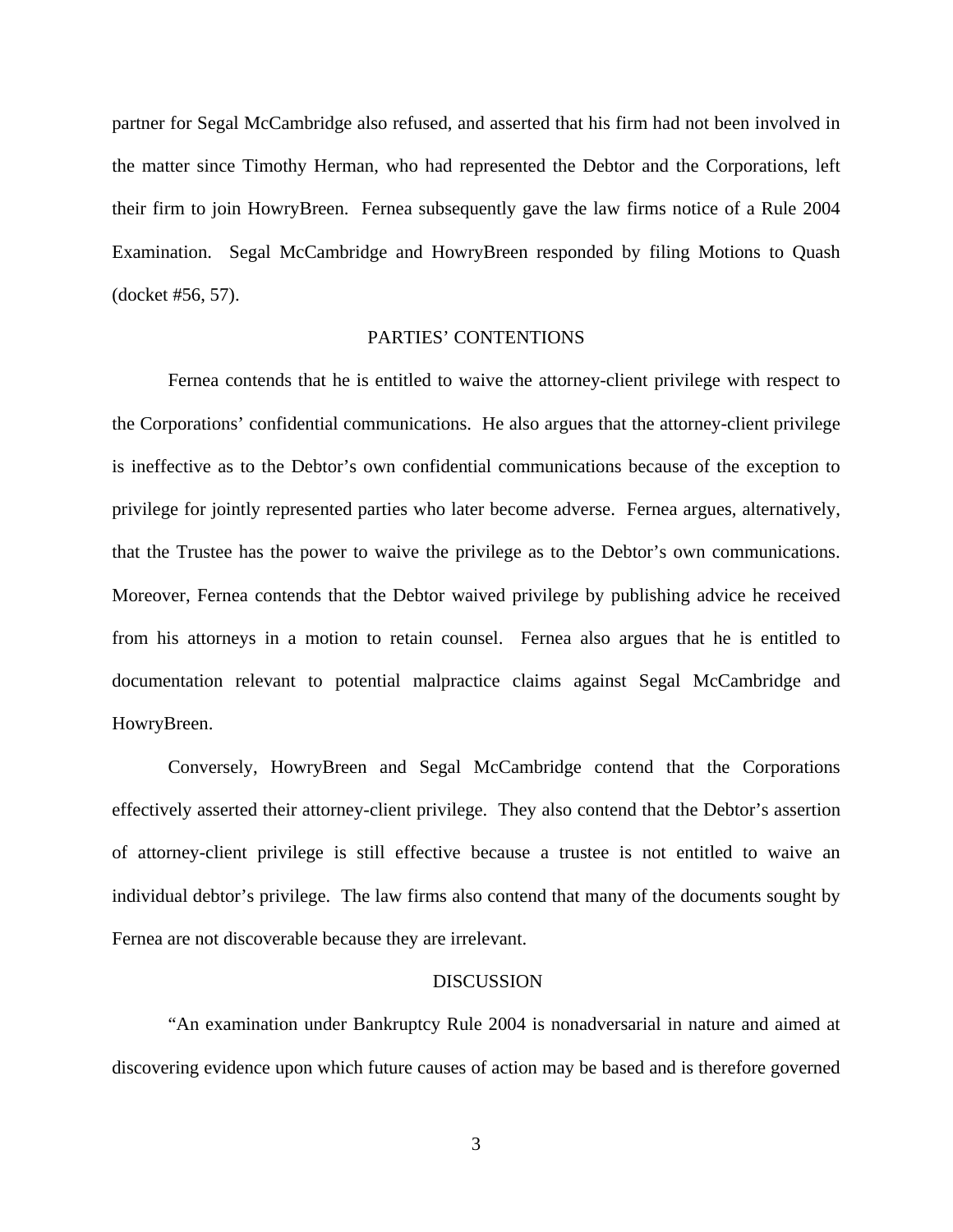by bankruptcy law rather than state substantive law." *In re North Plaza, LLC,* 395 B.R. 113, 122 (S.D.Cal. 2008). Moreover, privileges "'shall be governed by the principles of the common law as they may be interpreted by the courts of the United States in the light of reason and experience.'" *United States v. Robinson*, 121 F.3d 971, 974 (5th Cir. 1997) (quoting Fed. R. Evid. 501). Thus, in the instant case, federal common law provides the applicable rules of privilege.

At the hearing on the motions to quash, Fernea argued that he has authority to waive the attorney-client privilege on behalf of the Corporations. The Court agrees. "The power to waive the corporate attorney-client privilege rests with the corporation's management and is normally exercised by its officers and directors." *Commodity Futures Trading Comm'n v. Weintraub*, 471 U.S. 343, 348 (1985). Further, the power to control the attorney-client privilege passes with the power to control the corporation. *Id.* at 349. In the instant case, the right to waive the Corporations' privilege passed to Fernea after he purchased the Corporations. Fernea now controls the Corporations as an officer and as the sole shareholder. Thus, because a corporation's current managers will control the privilege with respect to communications made by former management; this Court finds that Fernea is entitled to waive privilege with respect to confidential communications that the Debtor made on behalf of the corporations. *Id.*

Fernea**'**s access to the Corporations**'** documents will be limited, however. A client's ownership of the contents of his attorney's file is a matter of state law. *See Resolution Trust Corp. v. H----***, P.C.**, 128 F.R.D. 647, 648 (N.D.Tex. 1989). When an attorney creates documents on behalf of a client, they generally belong to the client. *In re George*, 28 S.W.3d 511, 516 (Tex. 2000). A client's right to his attorney's file is not absolute, however. *Id.* The court can deny a client access to the work product of his attorney, if such documents contain the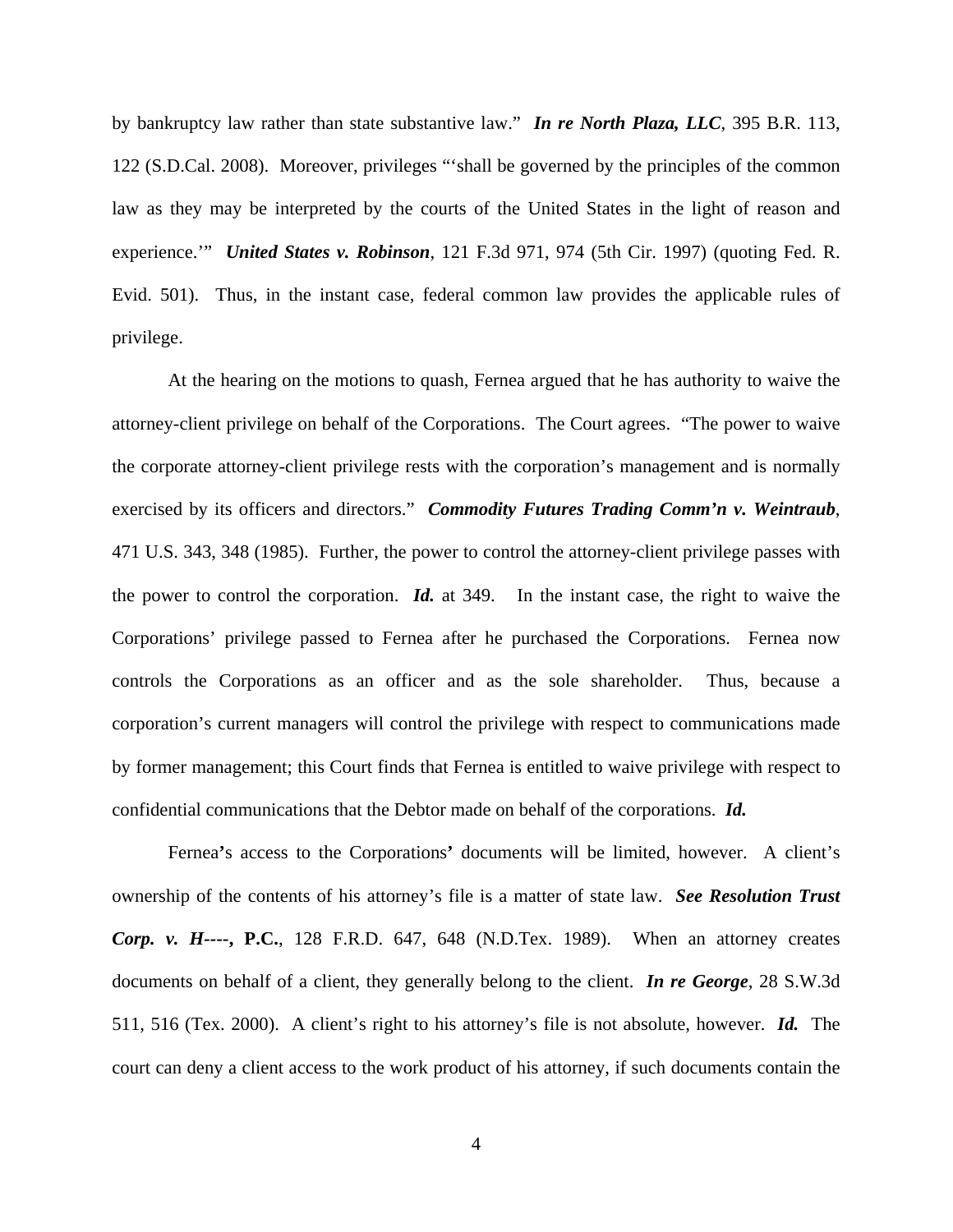confidential information of another. *Id.* 

In the instant case, this Court finds that Fernea is not entitled to the work product generated on behalf of the Corporations insofar as it contains the Debtor's own confidential information. Handing over all the work product of the Corporations, for whom the Debtor once served as an officer, would almost certainly result in a disclosure of the Debtor's own confidential information. This is especially true because the Debtor and the Corporations were represented by the same counsel throughout the course of the state court proceedings. Nevertheless, Fernea is entitled to any of the Corporations' work product that is routine or that does not contain the Debtor's own confidential information.

Fernea also argued that the Debtor's personal communications are not protected by the attorney-client privilege because the exception to privilege for formerly co-represented parties that later become adverse to one another is applicable on the facts of the instant case. The Court disagrees.

Communications made by members of a group of clients and concerning a matter of common interest are generally subject to the attorney-client privilege. *In re Auclair*, 961 F.2d 65, 69 (5th Cir. 1992). The attorney-client privilege can, however, be waived as to confidential 'common-interest' communications, if the clients who jointly sought counsel later become adverse to one another. *See In re Mirant*, 326 B.R. 646, 649 (Bkrtcy.N.D.Tex. 2005). In *Mirant*, the court dealt with corporations that were formally in a parent-subsidiary relationship and represented by the same attorney. *Id.* at 648. In determining that the former parent corporation could not assert privilege against a request for discovery by the former subsidiary, the court noted that, "[i]t is well established that, in a case of joint representation of two clients by an attorney, one client may not invoke the privilege against the other client *in litigation*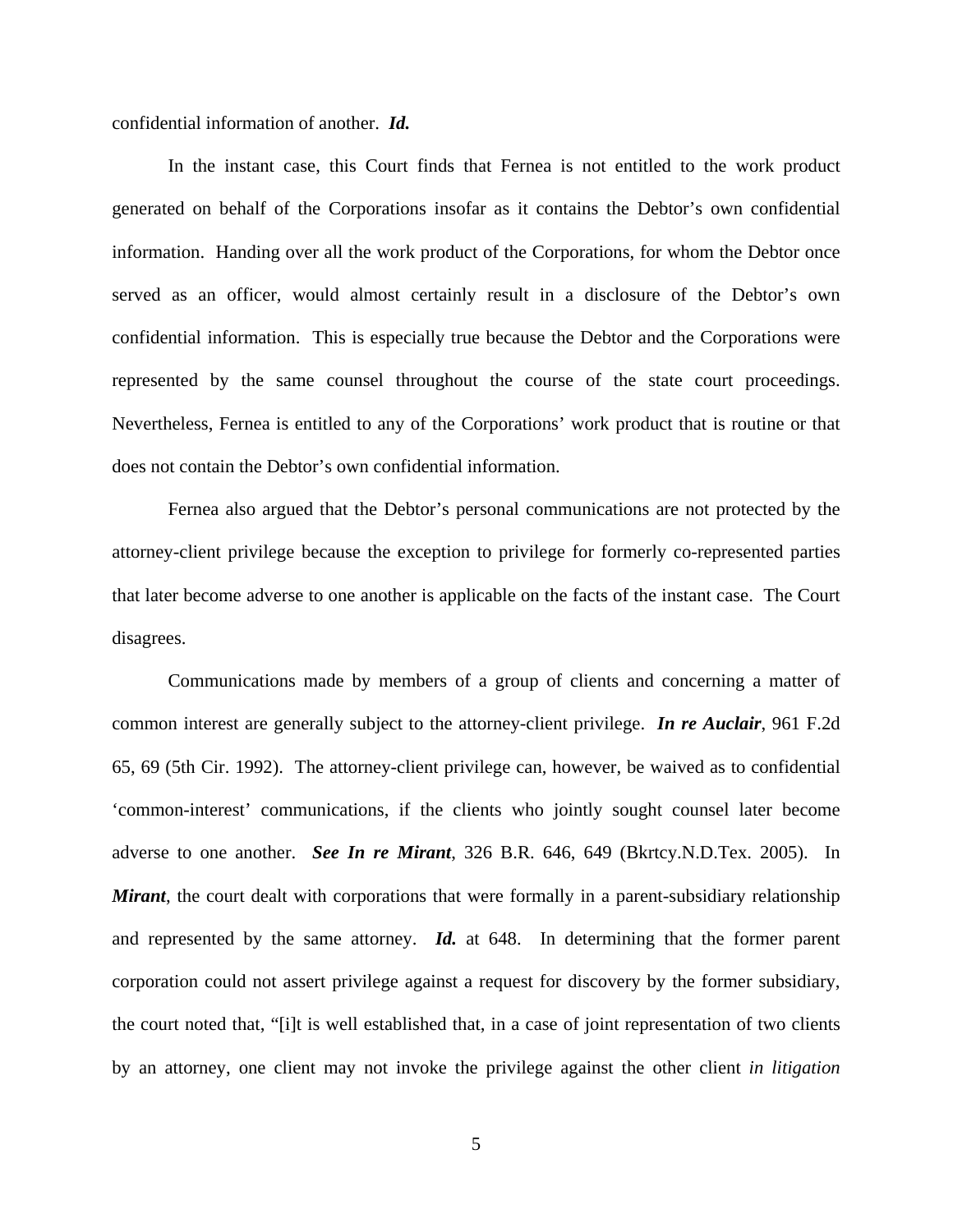*between them* arising from the matter in which they were jointly represented." *Id*. at 649 (emphasis added) (citing *Official Comm. of Unsecured Creditors v. Fleet Retail Fin. Group (In re Hechinger Inv. Co. of Del.*, 285 B. R. 601,612 (D.Del. 2002) ("Generally, where the same lawyer jointly represents two clients with respect to the same matter, the clients have no expectation that their confidences . . . will remain secret from each other, and those confidential communication [sic] are not within the privilege in subsequent adverse proceedings between the co-clients."))

Here, the Debtor and the Corporations were jointly represented; however, Fernea and the Debtor have never been any attorney's co-clients. Because a corporation is a client for the purpose of invoking the attorney-client privilege, *Garner v. Wolfinbarger*, 430 F.2d 1093, 1097 (5th Cir. 1970), it stands to reason that corporations themselves, rather than their current managers, are the parties to be considered when determining whether an exception to that privilege applies. In this case, there is no litigation pending between the Debtor and the Corporations. Although Fernea suggests that the Debtor's improper placement of the Corporations into bankruptcy created adversity, the Court declines to extend the exception under the circumstances of this case. Additionally, the Court notes that the Corporations are no longer in bankruptcy. Consequently, because no actual adversity between the Debtor and the Corporations exists, the adversity exception to the attorney-client privilege doctrine is not applicable.

Fernea and the Trustee also argue that the Trustee has the power to waive the Debtor's attorney-client privilege.While the Supreme Court has held that a trustee in bankruptcy is entitled to waive a *corporate* debtor's attorney-client privilege, it specifically declined to address whether or not a trustee could waive privilege on behalf of an individual debtor. *Weintraub*, 471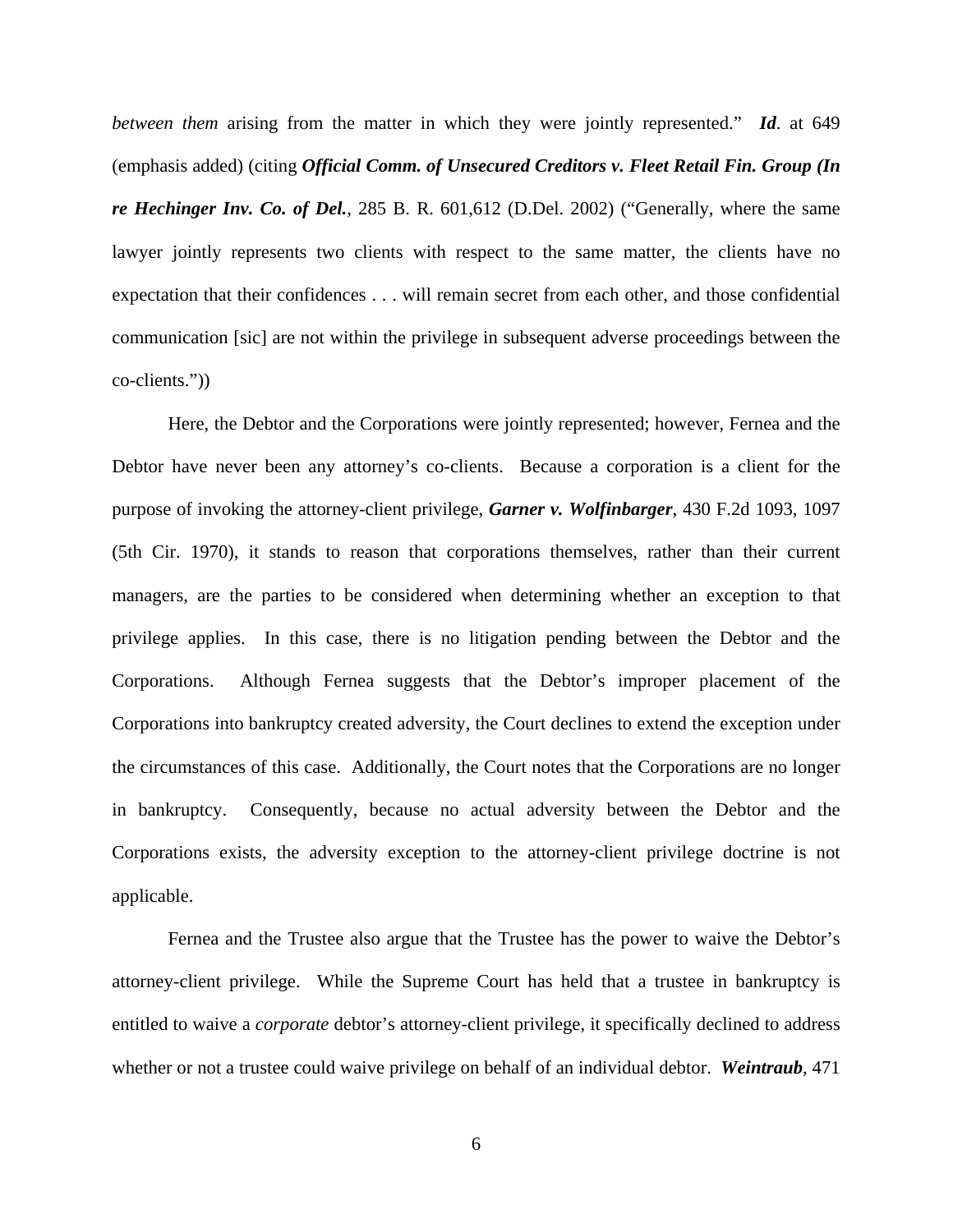U.S. at 356, 358. It also suggested that the rationale for its decision would not be applicable in the context of an individual bankruptcy because, "an individual . . . can act for himself; there is no "management" that controls a solvent individual's attorney-client privilege. If control over that privilege passes to a trustee, it must be under some theory different from the one we embrace in this case." *Id.* at 356-57.

Courts have adopted three distinct approaches to the problem of whether a trustee can waive an individual debtor's attorney-client privilege. According to the first approach, the right to waive the attorney-client privilege of an individual debtor passes to the bankruptcy trustee by operation of law. *In re Smith,* 24 B.R. 3, 5 (Bkrtcy.Fla. 1982). Under the second, a trustee may not waive an individual debtor's attorney-client privilege. *In re Hunt*, 153 B.R. 445, 454 (Bkrtcy.N.D.Tex. 1992). Finally, some courts have applied a functional approach which balances the equities and weighs the trustee's need for the information against the harm disclosure would cause to the debtor. *In re Miller*, 247 B.R. 704, 710 (Bankr.N.D. Ohio 2000).

This Court finds that the best approach is the one that denies a trustee the right to waive an individual debtor's attorney-client privilege. In the absence of clear guidance from the Bankruptcy Code, the rights of a debtor in bankruptcy must be determined by analogizing them to the rights the debtor could exercise outside of bankruptcy. *Weintraub,* 471 U.S. at 351. Under this analysis, a trustee can waive a corporation's attorney-client privilege because in a corporate bankruptcy, he controls the corporation much as the corporation's management would pre-petition. The role of a trustee in an individual bankruptcy is significantly different. *Weintraub*, 471 U.S. at 352-53. In an individual bankruptcy:

The trustee . . . does not control the individual himself; he cannot force the individual debtor to do anything the individual debtor does not wish to do. The trustee in effect, has no more control over the activities of an individual debtor than does a person who has purchased all of that person's assets. The mere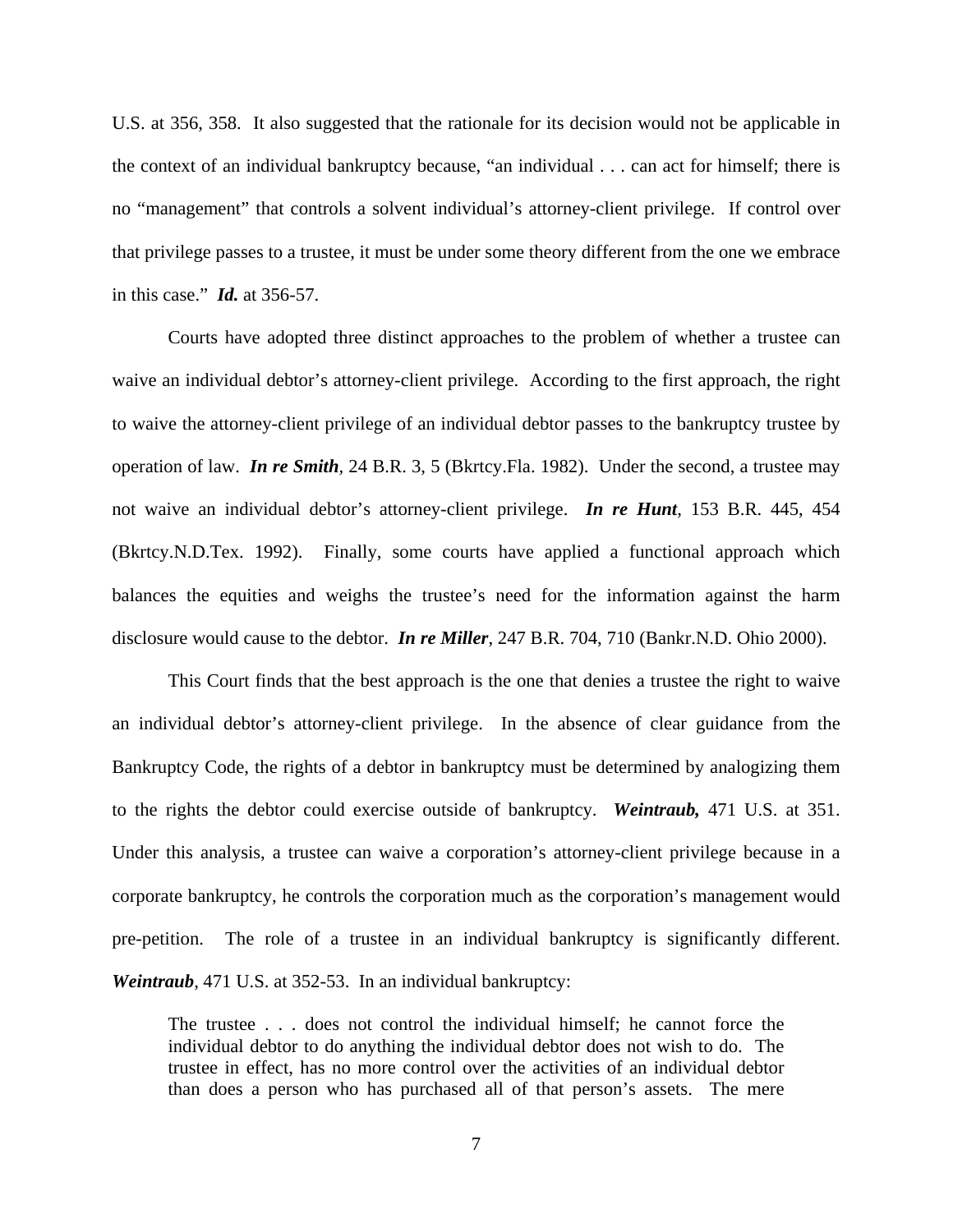transfer of assets from one person to another does not entail the transfer of the individual's attorney-client privilege as well.

#### *In re Hunt*, 153 B.R. at 453.

The trustee in an individual bankruptcy has no managerial role with respect to the individual debtor and thus allowing him to waive the individual's attorney-client privilege is not justified under the Supreme Court's holding in *Weintraub*. Moreover, the adoption of either of the other two approaches would undermine the policy served by the attorney-client privilege, namely, the promotion of candor in the attorney-client relationship. For the foregoing reasons, the Trustee is not entitled to waive the attorney-client privilege on behalf of the Debtor in the instant case.

Additionally, Fernea asserts that even if the attorney-client privilege was applicable to the personal communications of the Debtor, the Debtor waived his privilege by disclosing the substance of communications between the Debtor and his former attorneys in a motion to retain counsel. The Court disagrees. "Where the attorney-client privilege exists, it protects communications from [the] client to the attorney made in confidence for the purpose of obtaining legal advice." *Wells v. Rushing*, 755 F.2d 376 (5th Cir. 1985). Conversely, a disclosure of communications made by an attorney to a client will not result in a waiver. *Industrial Clearinghouse, Inc. v. Browning Mfg. Div. of Emerson Elec. Co.*, 953 F.2d 1004 (5th Cir. 1992). In his Motion to Retain Counsel, the Debtor contended that his former attorneys made the following statements:

- (1) That he and his wife should file for personal bankruptcy protection and put the Corporations into bankruptcy.
- (2) That he should defend himself in the state court proceeding.
- (3) That members of the law firm would continue to represent him, whatever the outcome might be; and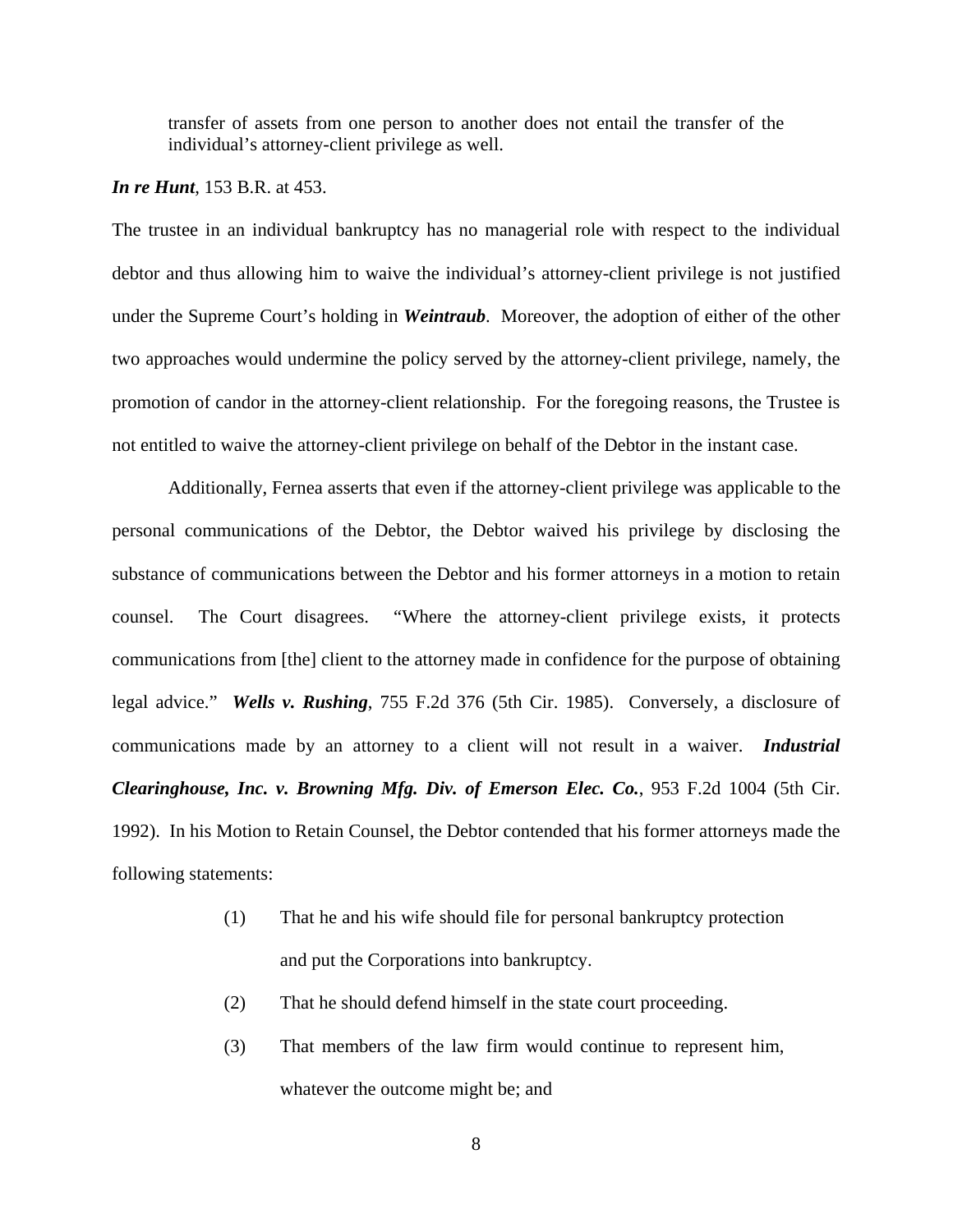(4) That he was only obligated to pay expenses incurred in representation and that counsel would collect the balance of their fees from the counterclaim against Fernea.

Fernea's claim that the Debtor waived his attorney-client privilege by making the above statements in a motion to retain counsel is without merit. Each of the listed communications consists of advice or information flowing from the attorneys to the Debtor. The attorney-client privilege does not protect such communications, as they are not confidential in nature. Thus, in the instant case, the Court finds that the disclosure of advice the Debtor received *from* his counsel does not act as a waiver of his attorney-client privilege.

 Finally, Fernea and the Trustee seek discovery they assert would be relevant to potential malpractice claims against HowryBreen and Segal McCambridge. Among other things, they have asked for documents that they believe may evidence an agency relationship between Segal McCambridge and Mr. Timothy Herman at the time Herman jointly represented the Debtor and the Corporations. HowryBreen and Segal McCambridge deny that the documents are relevant and contend that they are not discoverable. The Court finds otherwise.

Courts have suggested that the scope of a Rule 2004 examination is broad, several likening it to a "fishing expedition." *In re Table Talk, Inc.*, 51 B.R. 143 (Bankr.D.Mass. 1985); *Matter of Wilcher,* 56 B.R. 428 (Bankr.N.D.Ill. 1985); *In re GHR Energy Corp.*, 33 B.R. 451 (Bankr.D.Mass. 1983). The rule itself provides in relevant part that "[t]he examination . . . of a debtor under § 343 of the Code may relate only to the acts, conduct, or property or to the liabilities and financial condition of the Debtor, or to any matters which may affect the administration of the debtor's estate . . . ." Fed. R. Bankr. P. 2004 (b).